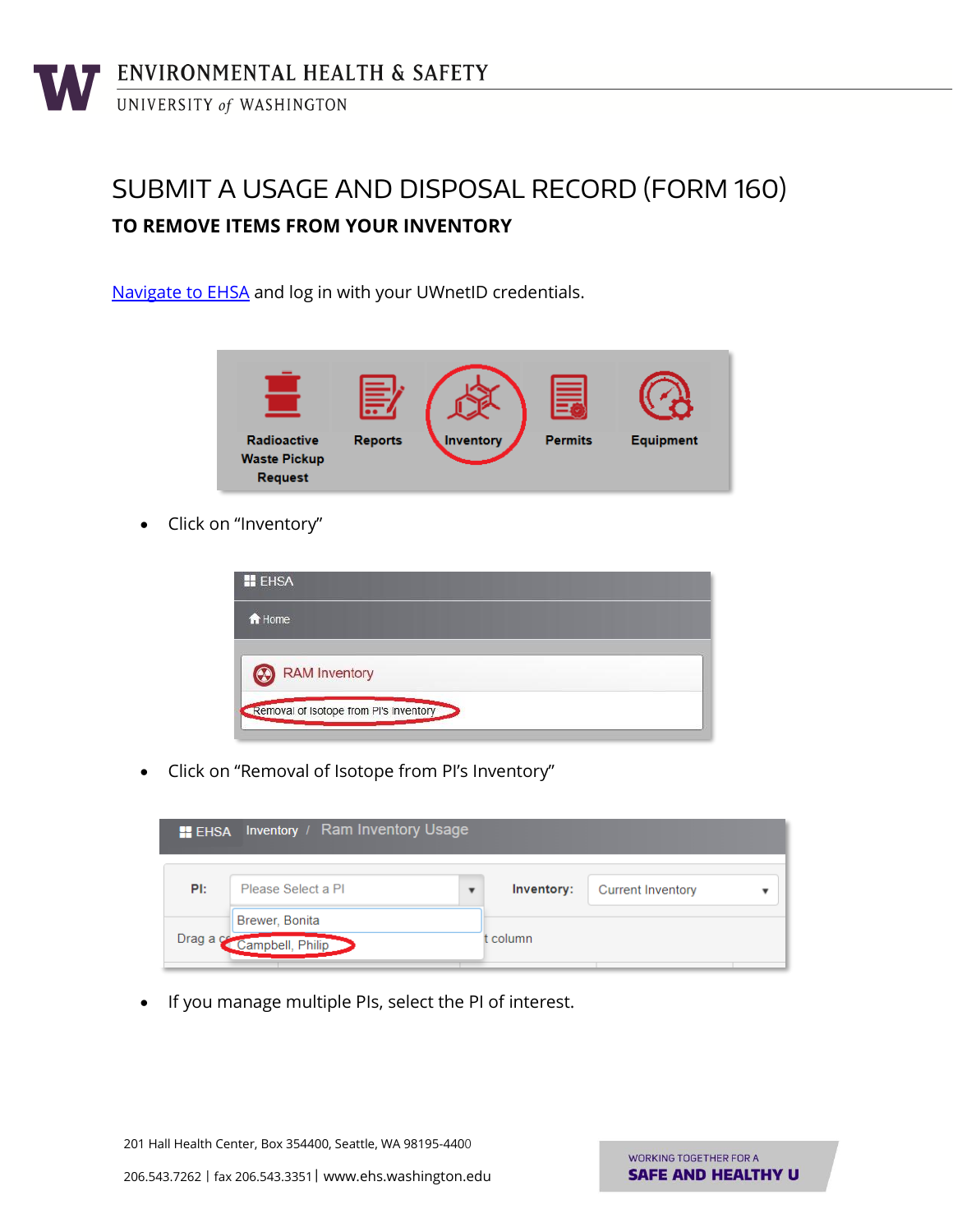

## ENVIRONMENTAL HEALTH & SAFETY

UNIVERSITY of WASHINGTON

| Inventory#      | PI Name          | <b>Isotope</b>  | Receipt Date $\blacktriangledown$ | Lic. Line # | Permit#              |
|-----------------|------------------|-----------------|-----------------------------------|-------------|----------------------|
| $^{\copyright}$ | $^{\copyright}$  | $^{\copyright}$ | 囲<br>$^{\copyright}$              | $\odot$     | $_{\textstyle\odot}$ |
| 171227011A      | Campbell, Philip | Cs-137          | 01-26-2018                        | <b>RME</b>  | R-03589              |
|                 |                  |                 |                                   |             |                      |

 Double click on the inventory item that you'd like to remove. You can sort or search for an inventory item by Inventory #, Isotope, or Location by entering search terms in the column header.

| Usage for Inventory #: 171227011A |                            |                               |         |                       |  |
|-----------------------------------|----------------------------|-------------------------------|---------|-----------------------|--|
| $+$ Add<br>$\angle$ Edit          | <b><sup>⊗</sup></b> Delete |                               |         |                       |  |
| Isotope                           | Disposal Date              | Usage ID $\blacktriangledown$ | Percent | <b>Usage Category</b> |  |

- Click "Add" to add a usage for the given inventory item.
- The disposal date is the date that the waste was disposed. If you do not know, enter today's date.
- Usage information "By Percentage" is the only option available for labs. It should show the original activity of the order. Your responsibility is to details what percent of the initial activity went into different waste streams. If you are accounting for decay, you can use decay, or decay in storage as a waste stream.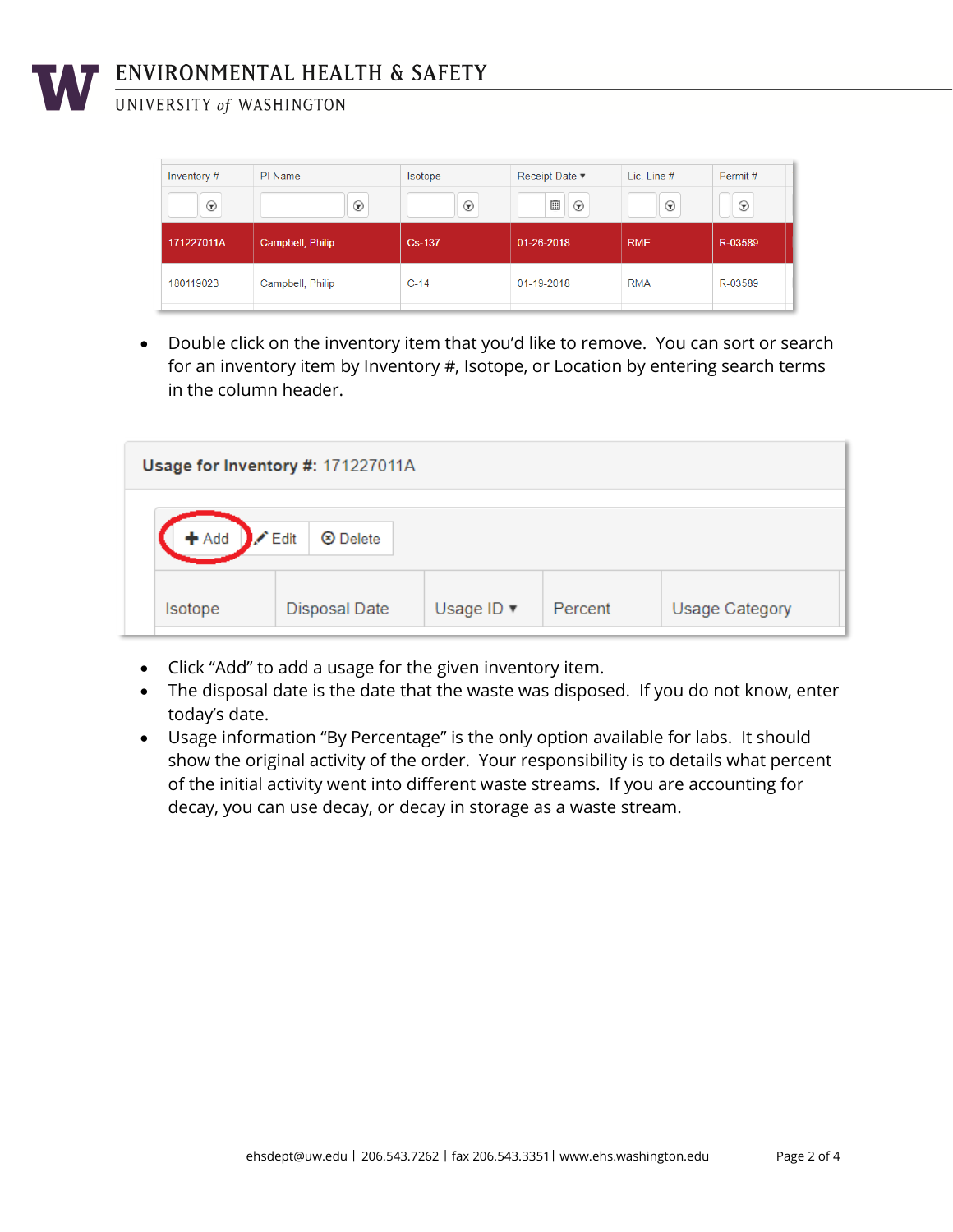ENVIRONMENTAL HEALTH & SAFETY

UNIVERSITY of WASHINGTON

| *Your selection of By Volume or By Activity cannot be varied once usage for this vial has been saved.<br><b>Enter Usage Information</b><br>By Percentage $\bullet$ |            |     |                                         |                      |              |
|--------------------------------------------------------------------------------------------------------------------------------------------------------------------|------------|-----|-----------------------------------------|----------------------|--------------|
| <b>Disposal Date</b>                                                                                                                                               | 12/12/2019 | 自   |                                         | <b>Disposed By</b>   | <b>HSRAC</b> |
| <b>Original Activity</b>                                                                                                                                           | 0.46028    | mCi |                                         | <b>Activity Used</b> | mCi          |
| Mixed Waste?                                                                                                                                                       |            |     |                                         |                      |              |
| <b>Usage Category</b><br>Add                                                                                                                                       |            |     | <b>Percent</b><br><b>Usage Activity</b> |                      |              |
| $^{\circ}$<br>mCi<br>100.00 %<br>0.46028<br>v                                                                                                                      |            |     |                                         |                      |              |
| Totally Disposed? O                                                                                                                                                |            |     |                                         |                      |              |
|                                                                                                                                                                    |            |     |                                         |                      |              |
| Cancel<br>Save                                                                                                                                                     |            |     |                                         |                      |              |

|                           | <b>Activity Used</b><br>mCi<br>0.00060 |                               |  |  |  |
|---------------------------|----------------------------------------|-------------------------------|--|--|--|
| Mixed Waste?              |                                        |                               |  |  |  |
| Add                       | <b>Usage Category</b>                  | <b>Percent</b> Usage Activity |  |  |  |
| $\circledcirc$            | Liquid                                 | 50 %<br>0.00030<br>mCi        |  |  |  |
| $^{\circ}$                | Decay in Storage                       | 50 %<br>0.00030<br>mCi        |  |  |  |
| Totally Used <sup>1</sup> |                                        |                               |  |  |  |

- Click on the down arrow for usage category.
- You can add multiple usage categories by pressing the "Add" button. You don't have to do this if you only have one usage category.
- Discrete sealed sources can only have one usage category.
- You can modify the "Percent" used, but you cannot type in the "Usage Activity", that is calculated from the "Percent" box and the "Activity Used" box above.
- **Remember to click "Totally Used".** This removes the item from your RUA.